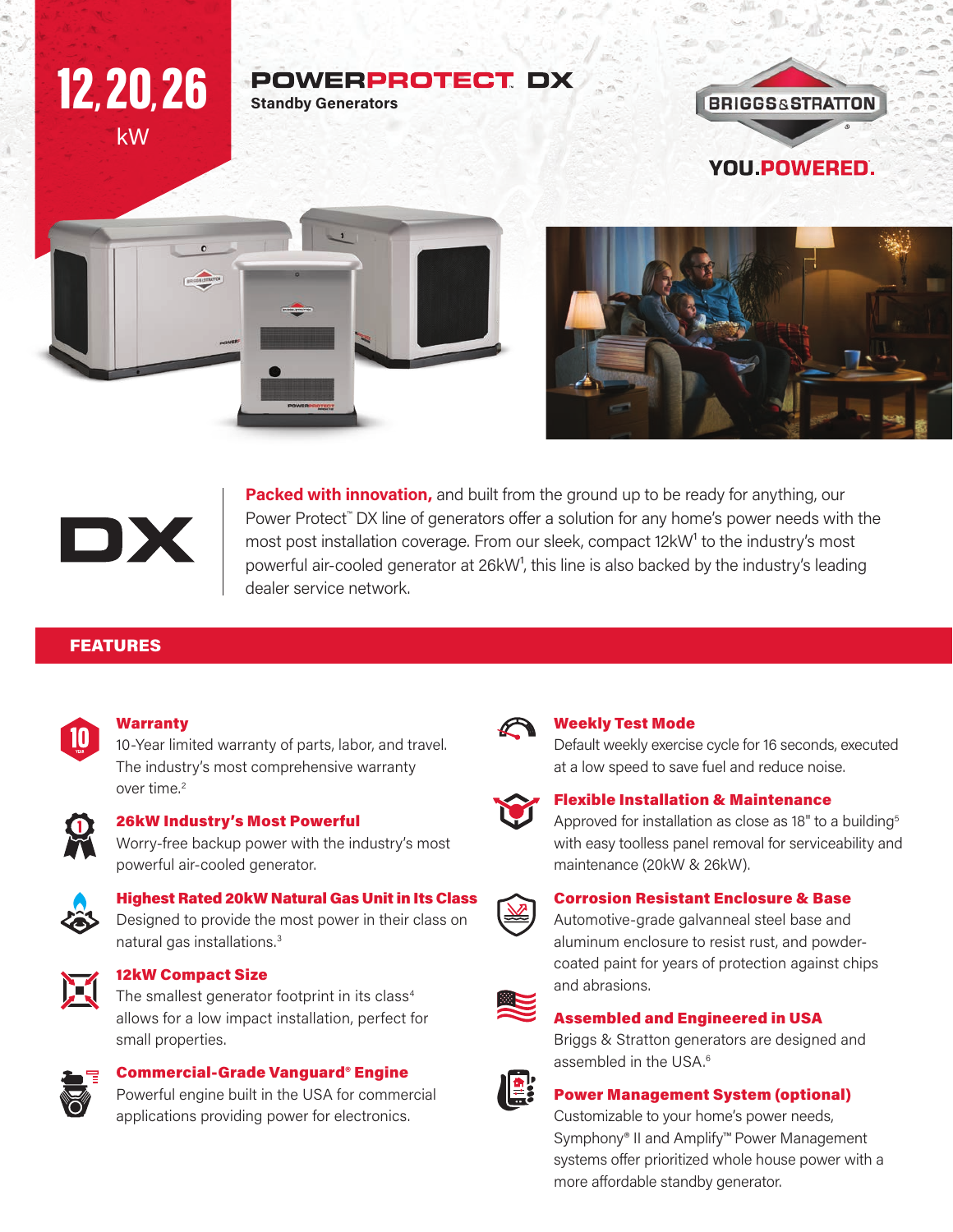# kW 12, 20, 26

# **POWERPROTECT DX**<br>Standby Generators

| <b>Generator Set Rating</b>                               |             |             |             |  |
|-----------------------------------------------------------|-------------|-------------|-------------|--|
| <b>Model Name</b>                                         | PPDX12      | PPDX20      | PPDX26      |  |
| <b>Model Number</b>                                       | 040669      | 040657      | 040664      |  |
| <b>Running Watts (Liquid Propane/Natural Gas) kW</b>      | 12.0 / 10.8 | 20/20       | 26/24       |  |
| <b>Running Amperage (Liquid Propane/Natural Gas) Amps</b> | 50/45       | 83.3 / 83.3 | 108.3 / 100 |  |
| <b>Voltage</b>                                            | 120 / 240   | 120/240     | 120/240     |  |
| <b>Circuit Breaker Amps</b>                               | 60          | 100         | 125         |  |

| <b>Engine</b>                            |           |
|------------------------------------------|-----------|
| <b>Manufacturer</b>                      | Vanguard® |
| <b>Frequency Regulation Steady State</b> | $+/-1.0%$ |
|                                          |           |

| Sound Rating <sup>7</sup>      |        | PPDX12 PPDX20 PPDX26 |        |
|--------------------------------|--------|----------------------|--------|
| <b>Low Idle Mode Sound</b>     | 64 dBA | 65 dBA               | 63 dBA |
| <b>Normal Operating Sound?</b> | 70 dBA | 68 dBA               | 65 dBA |

| <b>Fuel Consumption<sup>8</sup></b> | PPDX12                      | PPDX20                      | PPDX26                      |
|-------------------------------------|-----------------------------|-----------------------------|-----------------------------|
| No Load (BTU/hr)                    | NG - 66,000 / LP - 57,000   | NG - 99.000 / LP - 100.000  | NG - 122,000 / LP - 123,000 |
| <b>Half Load (BTU/hr)</b>           | NG - 117.000 / LP - 155.000 | NG - 187,000 / LP - 208,000 | NG - 206,000 / LP - 235,000 |
| <b>Full Load (BTU/hr)</b>           | NG - 172,000 / LP - 209,000 | NG - 260,000 / LP - 338,000 | NG - 323,000 / LP - 427,000 |

| <b>Available Accessories</b>        | PPDX12   | PPDX20 | PPDX26 |  |
|-------------------------------------|----------|--------|--------|--|
| <b>Oil Warmer</b>                   | Standard | 6840   |        |  |
| <b>Battery Warmer</b>               | 6578     | N/A    |        |  |
| <b>Maintenance Kit</b>              | 6872     | 6872   |        |  |
| <b>Fuel Regulator Warmer</b>        | 6845     |        |        |  |
| <b>Surge Protector</b>              | 6631     |        |        |  |
| <b>Amplify Gateway</b>              | 6520     |        |        |  |
| <b>UPS</b>                          | 6581     |        |        |  |
| <b>InfoHub Universal - Cellular</b> |          | 6574   |        |  |
| <b>Gateway Range Extender</b>       |          | 6839   |        |  |

| <b>Product Dimensions</b>            | PPDX12                                | PPDX20                                 | PPDX26                                 |
|--------------------------------------|---------------------------------------|----------------------------------------|----------------------------------------|
| <b>Overall Dimensions (in / mm)</b>  | 28.0 x 24.5 x 37.2 / 712 x 622 x 944  | 46.5 x 26.8 x 28.4 / 1181 x 681 x 721  | 46.5 x 26.8 x 28.4 / 1181 x 681 x 721  |
| <b>Packaged Dimensions (in / mm)</b> | 39.0 x 33.5 x 45.0 / 991 x 851 x 1143 | 48.8 x 30.5 x 50.5 / 1240 x 775 x 1283 | 48.8 x 30.5 x 50.5 / 1240 x 775 x 1283 |
| <b>Assembled Weight (lbs / kg)</b>   | 361 / 164                             | 435 / 200                              | 540 / 245                              |
| Packaged Weight (lbs / kg)           | 423 / 192                             | 520/240                                | 625 / 285                              |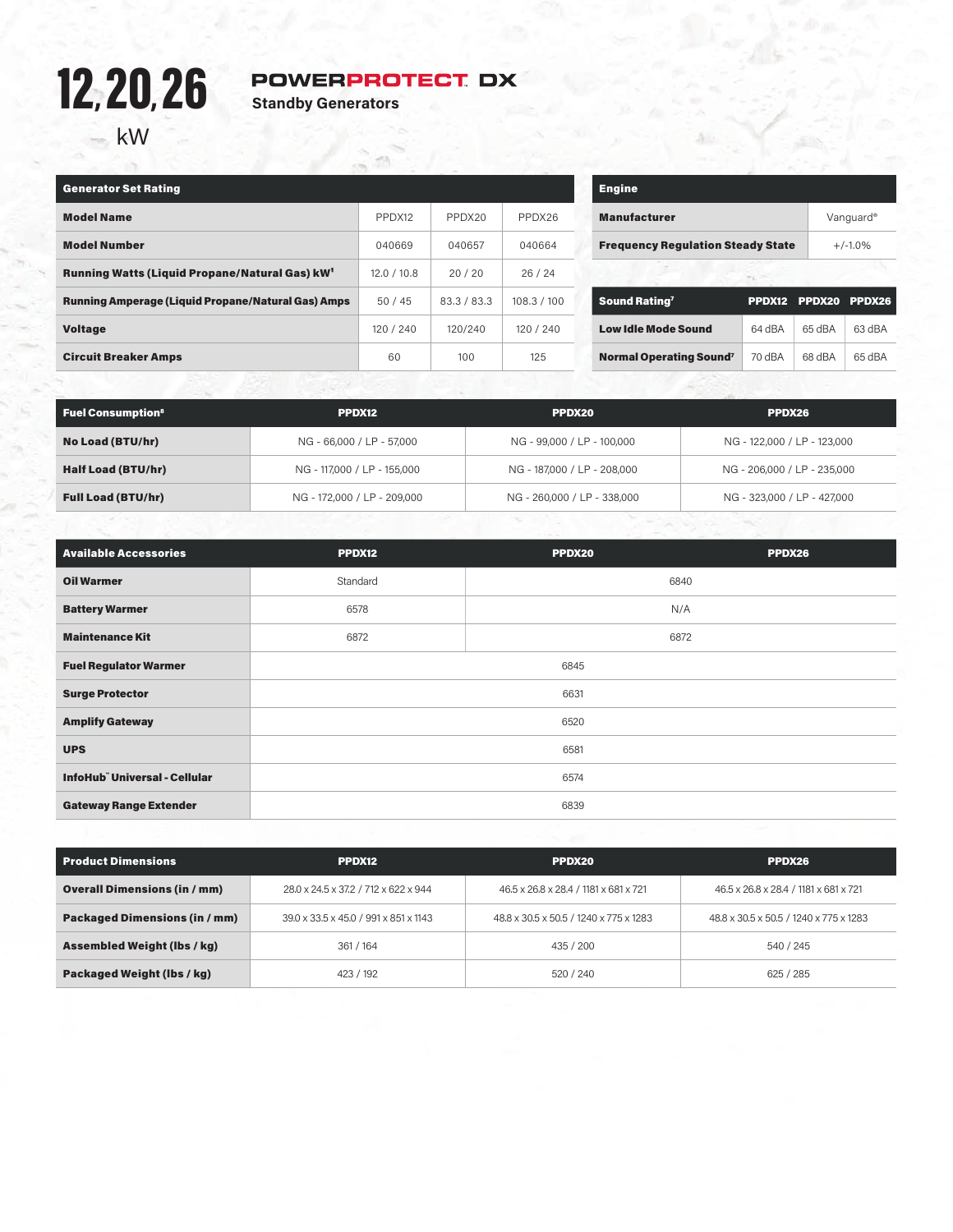

#### 12kW (PPDX12)



20kW & 26kW (PPDX20, PPDX26)